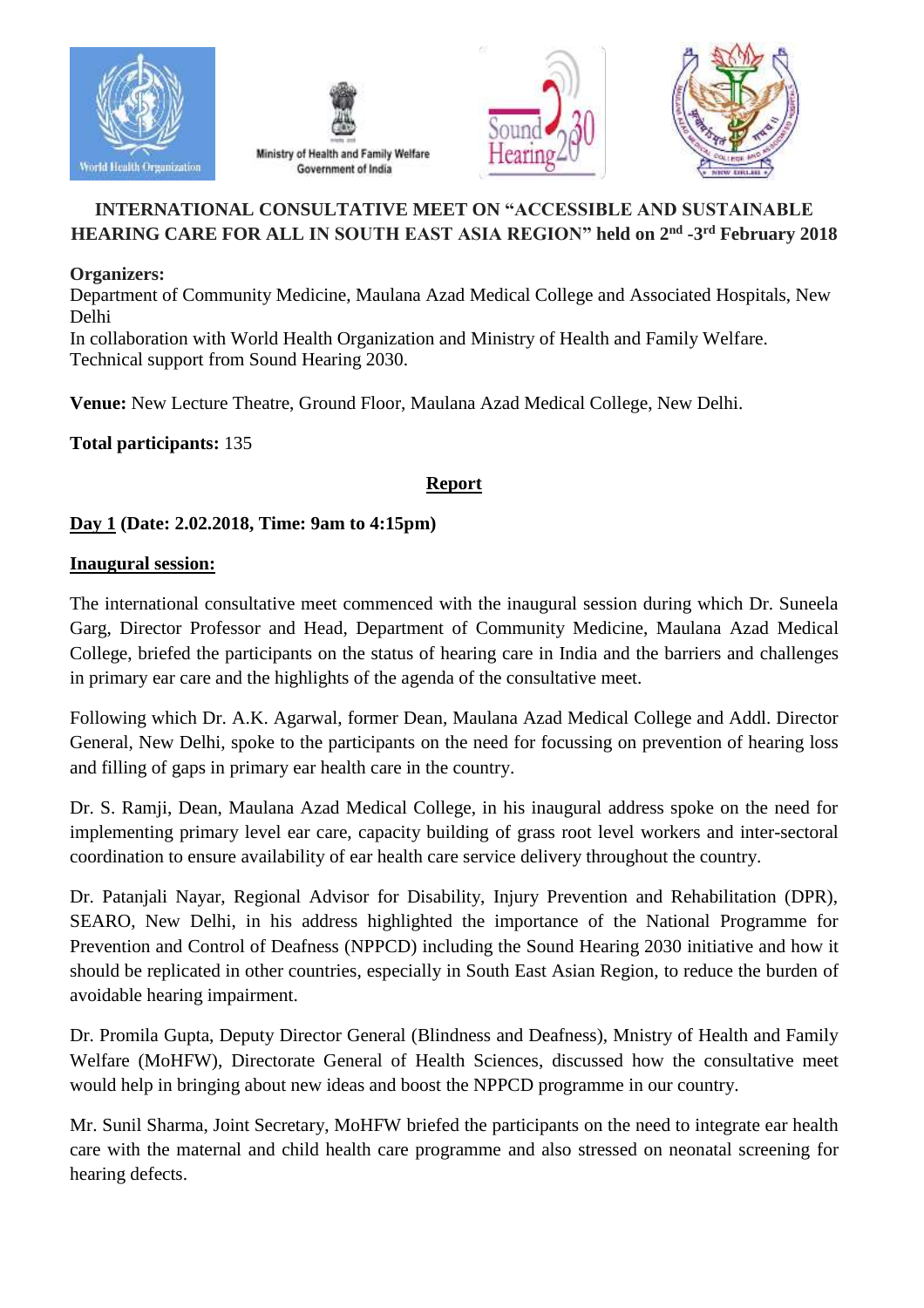### **Technical Sessions Day 1**

#### **(Time: 10:00-11:30am)**

 Dr. Pragya Sharma, Professor, Department of Community Medicine, Maulana Azad Medical College, spoke on the World Health Assembly Resolution on hearing loss and the objectives of the consultative meet. The important aspects highlighted in the presentation were accessibility to ear and hearing care, universal access to prevention and screening programmes in respect of primary ear and hearing care, integrating strategies for ear and hearing care within the primary health care systems framework, capacity building by training human resources in the field of ear & hearing care and improved access to communication materials by promoting alternative methods such as sign language, captioning etc.

 $\triangleright$  The objectives of the meet were to sensitize all the participants towards primary ear and hearing care and its operationalization in SEAR and Indian context, identify the barriers and challenges for prevention of hearing loss and deafness and development of a road map for strategic implementation.

 Dr. Suneela Garg spoke on Primary ear and hearing care, the global burden of hearing loss and the changing scenario. She spoke about the rising number of cases of hearing loss and the need to understand better the burden of hearing loss in the community. She also spoke on the important causes of hearing loss for which primary ear care services should be made available in the country.

 $\triangleright$  One of the key recommendations made was to develop human resources for providing primary ear health care throughout the country and to make the stakeholders aware about the global and country wise burden of hearing loss.

 Dr. A.K. Agarwal made his presentation on the barriers and challenges in implementing primary ear and hearing care in India, during which he discussed the issues of gender, lack of awareness, misconceptions regarding ear conditions, role of culture, poverty and stigma associated with ear health care. It was recommended by the speaker that school children should be made aware of common ear conditions and how to prevent them.

 Dr. Shelly Chadha, Technical Officer, Prevention of Deafness and hearing loss, World Health Organization, made her presentation through video-conferencing on primary ear care and the WHO perspective on strategies towards prevention and control of deafness. Dr. Chadha stressed on the importance of making ear and hearing care accessible to all.

Key recommendations included development of primary ear care and referral services at the community level and to form linkages between the community, public health sector, NGOs, WHO and other associated professional bodies.

### **(Tea break from 11:30-11:45 am)**

### **Technical sessions post tea break (Time: 11:45-1:15pm)**

 Dr. Patanjali Nayar, Regional Advisor for Disability, Injury Prevention and Rehabilitation (DPR), SEARO, New Delhi spoke on the need for strengthening primary ear care in South East Asian Region. In his presentation Dr. Nayar discussed how large the problem of hearing loss is in the South East Asian Region in comparison to Sub-Saharan Africa.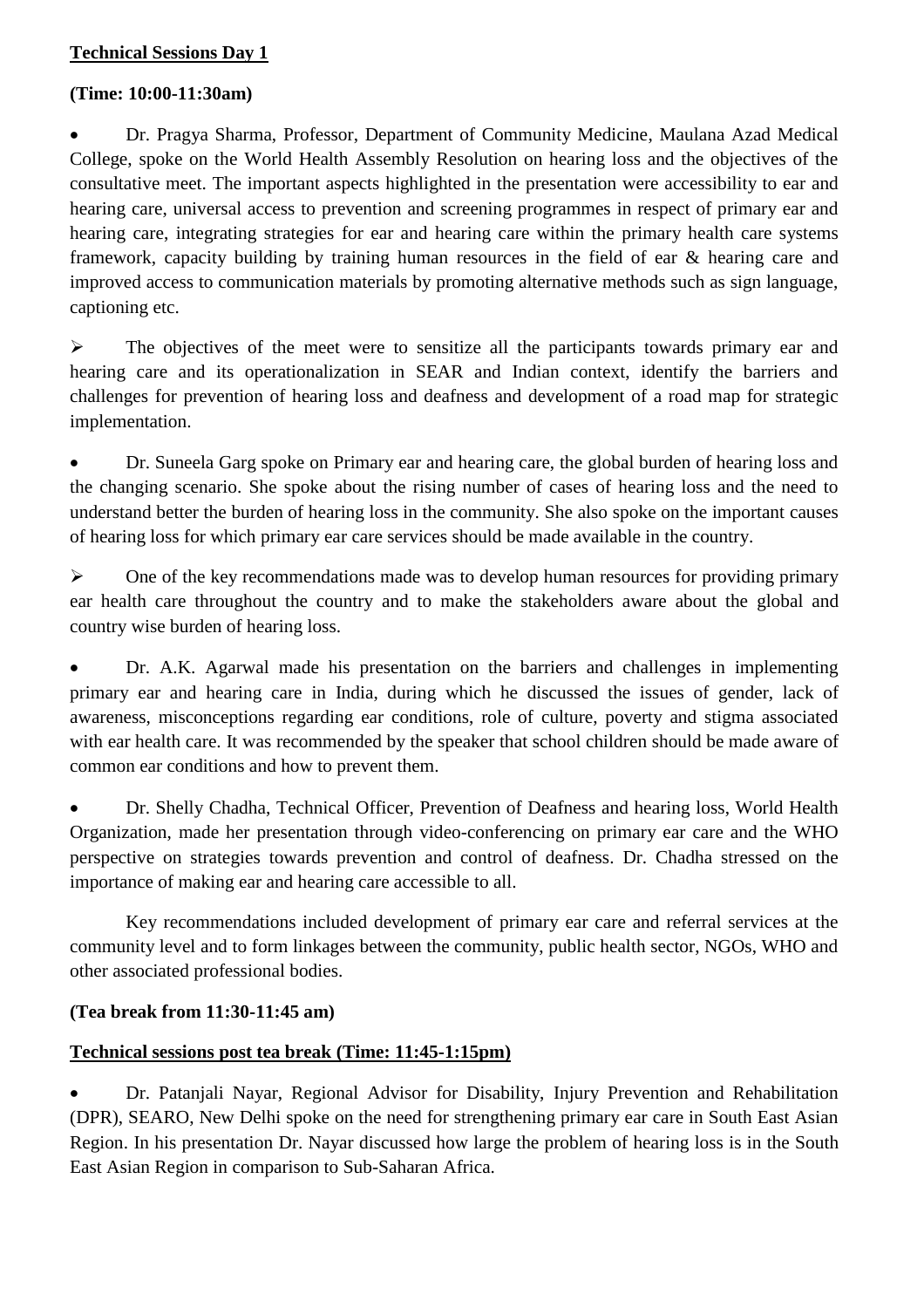Key recommendations were to make available the products listed under the WHO's priority assistive products list at subsidized costs to the community for reducing the burden of hearing loss. The need to use resources judiciously was emphasized on. Dr. A.K. Agarwal recommended the development of affordable hearing diagnostic tools.

 Dr. Nitin Nagarkar, Director, AIIMS, Raipur deliberated upon the status of primary ear and hearing care in the South East Asian Region. Dr. Nagarkar recommended the promotion of health education as a measure to prevent and control deafness. It was recommended by the chairperson that health personnel such as midwives and ANMs need to be trained on providing primary ear care.

 Dr. Sara Varghese, National Director & Managing Trustee, CBM addressed the gathering on the importance of strengthening primary ear and hearing care in the country

 Dr. Promila Gupta discussed the National Programme for Prevention and Control of Deafness and its operationalization. The presentation touched upon the magnitude of hearing loss in our country, goals and strategies of the programme.

Dr. Suneela Garg suggested that medical colleges and the Department of Community Medicine should undertake supervision and monitoring of the programme as it is being done in Maternal Death and Surveillance Response (MDSR).

 Dr. M.M. Singh, Director Professor, Department of Community Medicine, Maulana Azad Medical College made his presentation on the epidemiology and risk factors of hearing loss in context of developing countries. Issues such as the paucity of national survey data on hearing loss was highlighted in the session.

Key recommendations included use of mobile applications for assessing hearing loss in remote areas. Other recommendations included the maintenance of a deafness register for the country and to encourage undergraduates and postgraduates to undertake research on the prevalence of deafness in the community.

## **(Lunch break: 1:15-2:00pm)**

## **Panel discussion on "Status of Primary Ear and Hearing Care" in SEAR countries**

### **(Time: 2:00pm-4:00pm)**

 Dr. Rakesh Srivastav, chairman of IMPACT, Nepal shared the experience of IMPACT in providing primary ear and hearing care to the community in Nepal. He also elaborated how the organization was conducting mobile ear surgery camps as tertiary level care.

Key discussion points included the risk of acquiring postsurgical infections in this camp based treatment approach and the sustainability of such an approach, the need for creating manpower for providing primary ear care such as audiology and otology assistants and ear care workers and the need to develop a strategy to prevent ear care problems for Nepal.

 Dr. Kamrul Hasan, Professor and Head, ENT, Bangabandhu Sheikh Mujib Medical University (BSMMU), Dhaka, Bangladesh spoke on the status of primary ear care in Bangladesh. He shared that a National Institute of ENT is under construction in Bangladesh and that the Government has plans of capping the price of hearing aids being distributed in the country. Also screening activities are being undertaken in the high-risk occupational groups for hearing defects.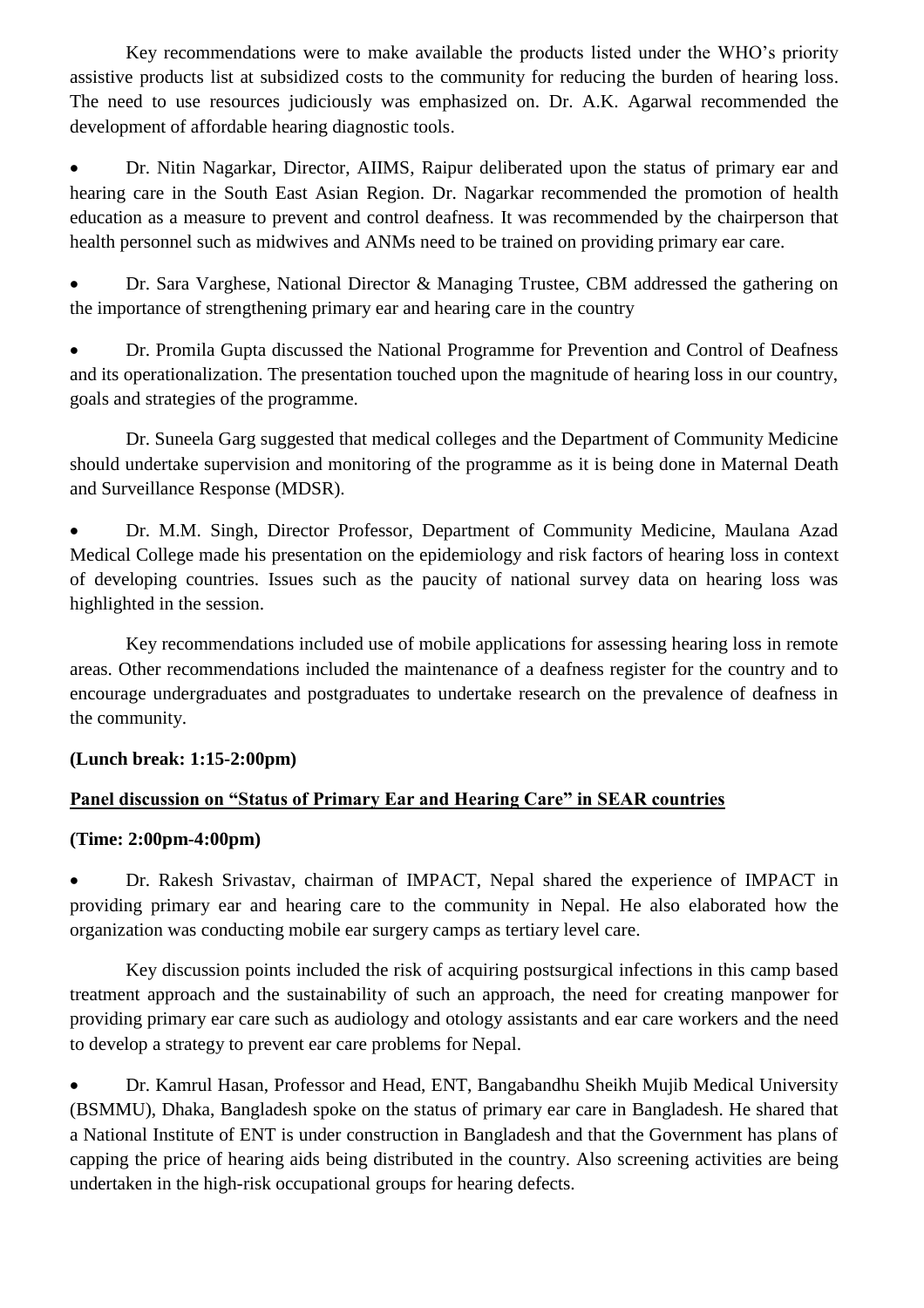Key discussion points include the barriers faced by the country in providing primary ear care, which comprised of mostly administrative and political issues. Dr. A.K. Aggarwal commented on the training programme for audiologists in Africa and Germany and the need for our country to undertake similar capacity building for primary ear care service delivery.

 Dr. Nyilo Purnami, Lecturer and Coordinator of Research, faculty of Medicine, Airlangga Universityin Surabaya, Indonesia spoke about the Indonesian National Committee on prevention of hearing loss and deafness (Komnas PGPKT) and the activities undertaken to achieve the goal of Sound hearing 2030. The main activities undertaken by the Indonesian National Committee include National Campaign of Deafness Prevention for high-risk population and for general population, Less Noise City initiative to reduce noise in public areas and Lets Make Listening Safe initiative through KRSB ( Kampanye Remaja Sadar Bising - Noise Awareness Campaign for Teenager), spreading awareness on the danger of excessive noise in adolescents through promotion media such as printed/electronic media, talk show, fun walk, Car Free Day during World Hearing Day and NAD (Noise Awareness Day).

Coordination between the government, NGOs and other bodies was recommended for better functioning of the programme in the country.

 Dr. Khin Khin Phyu, Professor and Head of the Department of ENT, University of Medicine, Mandalay, Myanmar and Project Manager of the Prevention of Deafness Project, Myanmar spoke on the Prevention of Deafness Project. The screening of young school students for hearing defects has been planned for in the near future.

Lack of resources and manpower was stated as one of important barriers faced by the country.

### **Technical sessions by guest speakers**

 Dr. Pankaja Raghav, Professor & Head, Department of community medicine and Family Medicine, AIIMS, Jodhpur spoke on the activities undertaken by AIIMS, Jodhpur in the field for strengthening primary ear and hearing care.

 The need to undertake studies on noise induced hearing loss in the community emerged as an important recommendation.

 Dr. Ritesh Singh, Associate Professor, Dept. of community medicine, College of Medicine and JNM hospital, Kalyani, West Bengal spoke on public private partnership in primary ear and hearing care.

Some important recommendations included provision of funds by the government for conducting research in primary ear care, introduction of certificate courses and capacity building to provide ear care services in the community. Recommendations made by other participants were involvement of NGOs to support the programme and evaluation of the role of RBSK for screening hearing defects and development of referral systems for complicated cases.

 Dr. Suneela Garg concluded the first day of the programme by recapitulating the important recommendations made during the technical sessions and highlighting the barriers and challenges faced in primary ear care in the country.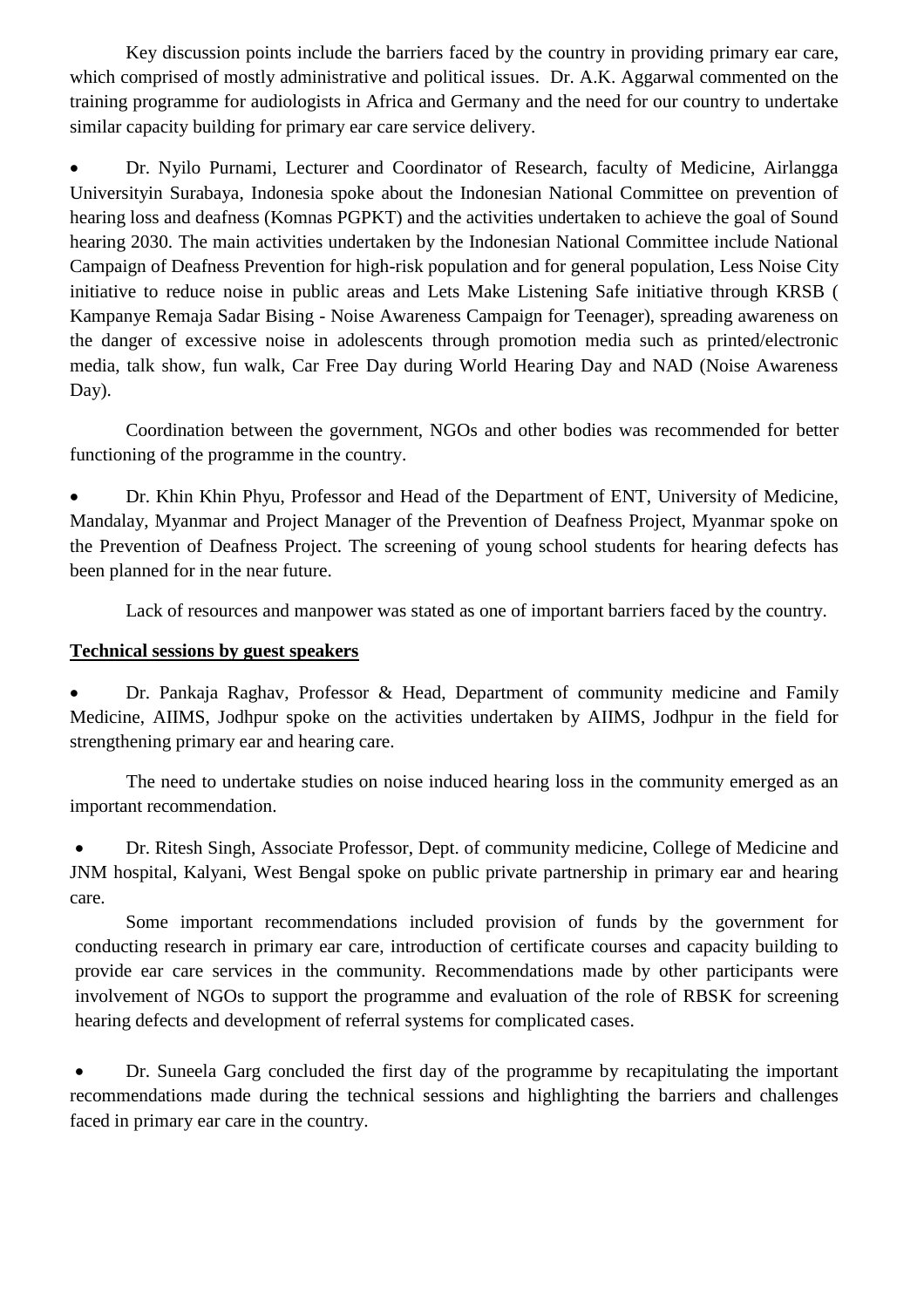### **Day 2 (Day: 3.02.2018, Time: 9am to 4pm)**

### **Technical Sessions Day 2:**

### **(Time: 9:30-10:45am)**

 Dr. Nandini Sharma, Director Professor, Department of Community Medicine, Maulana Azad Medical College, spoke on the role of IEC in Primary ear and hearing care. The process of designing, developing and validation of the IEC material was also discussed in great detail. The IEC material including flip charts designed by the Department of Community Medicine for usage by community level health workers on ear care and detection of hearing loss were displayed during the presentation and explained in detail by Dr. Suneela Garg.

 Dr. Rohit Mehrotra, Professor of ENT, Director of Mehrotra ENT Hospital, Ashok Nagar, Kanpur, spoke on the integration of otology and audiology and the initial experience with ear care workers in the State of Uttar Pradesh and on the Shruti programme. He stressed on the need for having an otology and audiology team under one roof to ensure better management of childhood hearing loss, idiopathic sudden sensorineural hearing loss and tinnitus and cochlear implants. The major challenges faced in the field of ear and hearing care in the State of Uttar Pradesh were the lack of skilled manpower and infrastructure in the government sector, large burden of CSOM and hearing loss in both children and adults and highly priced services offered by the private health sector.

 Dr. J. C. Passey, Medical Director- LNJP Hospital, New Delhi, presented an update on Otitis Media in which he discussed the barriers faced in its treatment and recent advances in treatment in the fields of microbiology, biofilm study, vaccines, genetics and drug delivery. He mentioned how these recent advances offer the potential for better treatment in the future.

 Dr. Achal Gulati, Director Principal and Director Professor of ENT, Dr. BSA Medical College, New Delhi, spoke on the rehabilitation strategies for hearing loss. The need to select affordable and good quality hearing aids was stressed upon.

During discussion Dr. A.K. Agarwal spoke on the benefits of Borospirit in Otitis Media management due to its affordability and effectiveness.

### **(Tea break: 10:45-11:00am)**

### **Technical sessions post tea break**

## **(Time: 11:00-1:30am)**

 Ms. Shilpi Narang, Special educator, Alps International, New Delhi, made a presentation on 'Parents, the essential partners in the rehabilitation of children with hearing impairment'. She discussed the role of special educators in counselling of parents of children with hearing loss and described the various methods of rehabilitation for children with hearing loss.

 Dr. Nishi Gupta, Associate Medical Director and Head, Dept. of ENT, Dr. Shroff's Charity Eye Hospital, New Delhi, spoke on the role of tele-otology in primary ear and hearing care and the activities undertaken under the Shruti programme by Medtronics. Challenges faced in the programme included conducting door-to-door survey by the health workers and the involvement of parents in the programme for screening of ear defects and hearing loss in their children.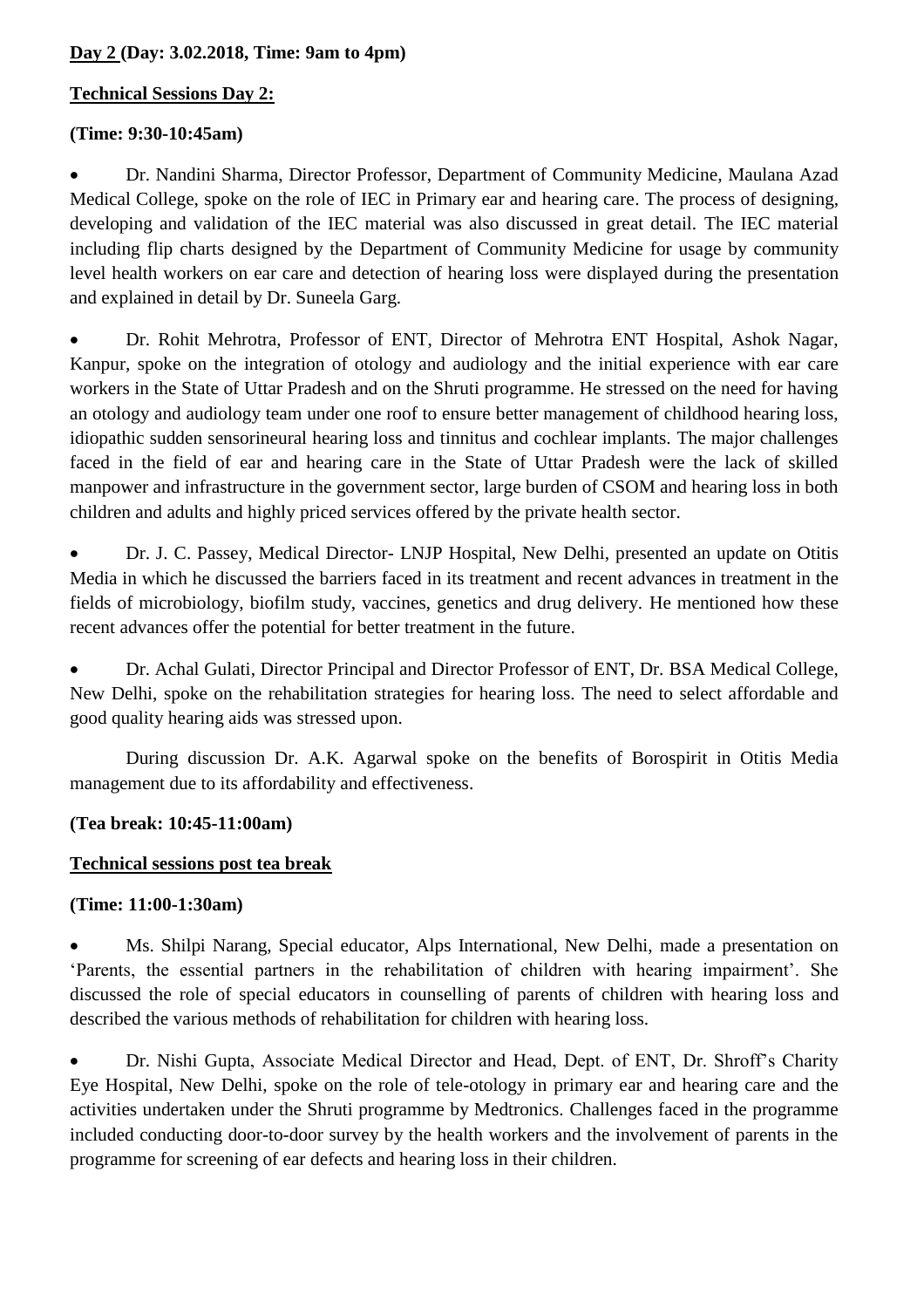Dr. Saurabh Varshney, Professor and Head, Dept. of ENT, AIIMS, Rishikesh spoke on the need for neonatal hearing screening and prevention of congenital hearing loss. Chairperson Dr. S. Ramji stressed on home delivery as an important barrier for screening of neonates for hearing loss.

 The status of NPPCD and Primary ear and hearing care in the states of Andaman & Nicobar Islands, Arunachal Pradesh, Assam, Chhattisgarh, Goa, Kerala, Manipur, Sikkim, Andhra Pradesh and Mizoram was shared by the respective State Nodal officers and representatives of the state.

- a) Dr. A Subramaniam, SNO (NPPCD), Andaman & Nicobar Islands shared an update on the current status of the NPPCD programme in the State of Andaman & Nicobar. During his presentation he spoke about some important challenges faced by the State in the functioning of the programme, which included, the varied topography of the State, lack of health personnel and NGOs working in primary ear care.
- b) Dr. Sankaranarayanan, Professor of ENT, Madras Medical College, Chennai, presented the progress of NPPCD in Tamil Nadu. He spoke about new initiatives undertaken in the programme such as the compulsory new born screening programme that has been begun in two districts and will be extended to other districts, capacity building and manpower training development.

Key recommendations included establishment of a National congenital deafness registry, standardization of the cost and quality of hearing aids and cochlear implants being used in the programme, recruitment of adequate number of audiologists in the programme and integration of the audiology services of NPPCD, DEIC and Rehabilitation Department with Medical Colleges or District Head Quarter Hospitals.

- c) Dr. Manoj G. Nair, SNO (NPPCD), Kerala spoke about lack of manpower under the programme in Kerala, especially audiologists. Level 1training is yet to be undertaken for the State.
- d) Dr. Kamlesh Jain, SNO, Chhattisgarh, Associate Professor, Dept. of Community Medicine, Pt. JNM Medical College, Raipur, during his presentation spoke about the services provided under the NPPCD programme in Chhattisgarh including the construction of sound proof rooms and BERA in 9 out of 14 districts and the various IEC and BCC activities being undertaken in the State.
- e) Dr. Upashna Rai, ENT Surgeon, STNM Hospital, Sikkim on behalf of SNO (NPPCD), Sikkim, spoke about the progress of the programme in Sikkim. Some of the challenges faced are lack of manpower such as audiologists and speech instructors. She also highlighted how huge the burden of hearing loss is in the old aged population and the need for the programme to focus on this section of the community.
- f) Dr. Bhupen Nath, SNO (NPPCD), Assam, shared with the participants that the new initiatives under the NPPCD programme in Assam included screening camps for 0-6 years children in collaboration with RBSK and provision of hearing aids from February 2018. Awareness and screening camps are underway in 22 districts of Assam.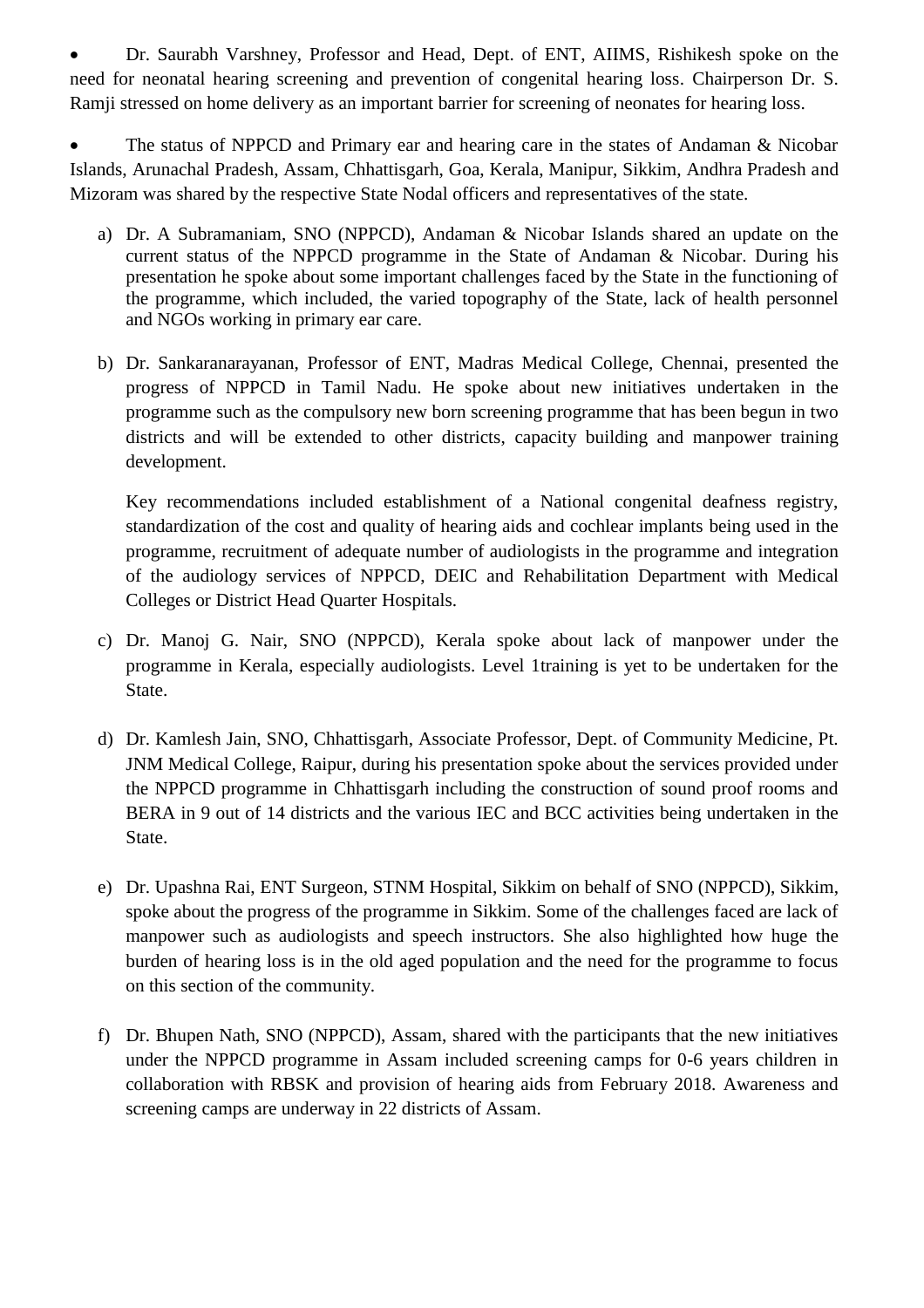## **Way forward**:

Dr. Suneela Garg in her concluding remarks recommended the use of systems approach in primary ear care in India. She stressed on the need for formation of linkages between the public sector, private sector, NGOs and other related professional bodies and the need to adopt an integrated approach in primary ear care in order to improve the status of primary ear and hearing care in India. State representatives were informed about the EHCSAT tool available on the SH2030 website.

Dr. A.K. Agarwal stressed on public private partnerships as an important strategy to provide primary ear care for all. Dr. Promila Gupta recommended that apex medical colleges should provide handholding for the programme in the States and they should be sensitized about the NPPCD programme.

### **Recommendations**:

- 1. Development of human resources under the NPPCD programme.
- 2. Capacity building.
- 3. Sensitization of all health facilities about the services provided under NPPCD programme.
- 4. Systems approach to be followed in primary ear and hearing care service delivery.
- 5. Formation of linkages between the public sector, private sector, NGOs and other related professional bodies and the need to adopt an integrated approach in primary ear care in India.
- 6. Establishment of a National congenital deafness registry.
- 7. An audiology centre to be attached to all health facilities for providing comprehensive ear and hearing care.
- 8. Provision of grants by the government for conducting research in the field of ear care.

The programme ended with concluding remarks by Dr. Suneela Garg and Dr. A.K. Agarwal. The next meeting of Ear and Hearing Care will be held after 6 months.

## **Annexure-I**

#### **Date: 2.02.2018 (Day 1)**

| Time          | <b>Topic/Activity</b>                                                            | <b>Speaker</b>                                                                                                      | Chairperson/s                                                                                                                       |
|---------------|----------------------------------------------------------------------------------|---------------------------------------------------------------------------------------------------------------------|-------------------------------------------------------------------------------------------------------------------------------------|
| 9.00-9.30 am  | Registration, arrangements                                                       | Ms. Indu Arora,<br>Ms. Janki Mehta, Ms. Tripti,<br>Mr. Nand kishore                                                 |                                                                                                                                     |
| 9.30-10.00am  | Inaugral session                                                                 | Dr. Sunil Sharma<br>Dr. Promila Gupta<br>Dr. Patanjali Nayar<br>Dr. Suneela Garg<br>Dr. A.K. Agarwal<br>Dr. S Ramji | Coordinators:<br>Lt. Col. (Dr.) Vipra<br>Mangla<br>Dr. Kajok Engtipi<br>Dr. Ekta Arora<br>Dr. Vinita<br>Dr. Nidhi Budh<br>Dr. Ruchi |
| 10.00-10.15am | World Health Assembly Resolution and Objectives<br>of consultative meet          | Dr. Pragya Sharma                                                                                                   | Dr. A.K. Agarwal<br>Dr. M.M. Singh                                                                                                  |
| 10.15-10.30am | Primary Ear and Hearing Care: Global burden of<br>hearing loss changing Scenario | Dr. Suneela Garg                                                                                                    | Dr. A.K. Agarwal,<br>Dr. Rakesh Srivastav                                                                                           |
| 10.30-10.45am | Barrier and challenges in implementing primary<br>ear and hearing care           | Dr. A.K. Agarwal                                                                                                    | Dr. Pankaja Raghav,<br>Dr. NyiloPurnami                                                                                             |
| 10.45-11.30am | Video Conferencing                                                               | Dr. Shelly Chadha                                                                                                   | Dr. A K Agarwal                                                                                                                     |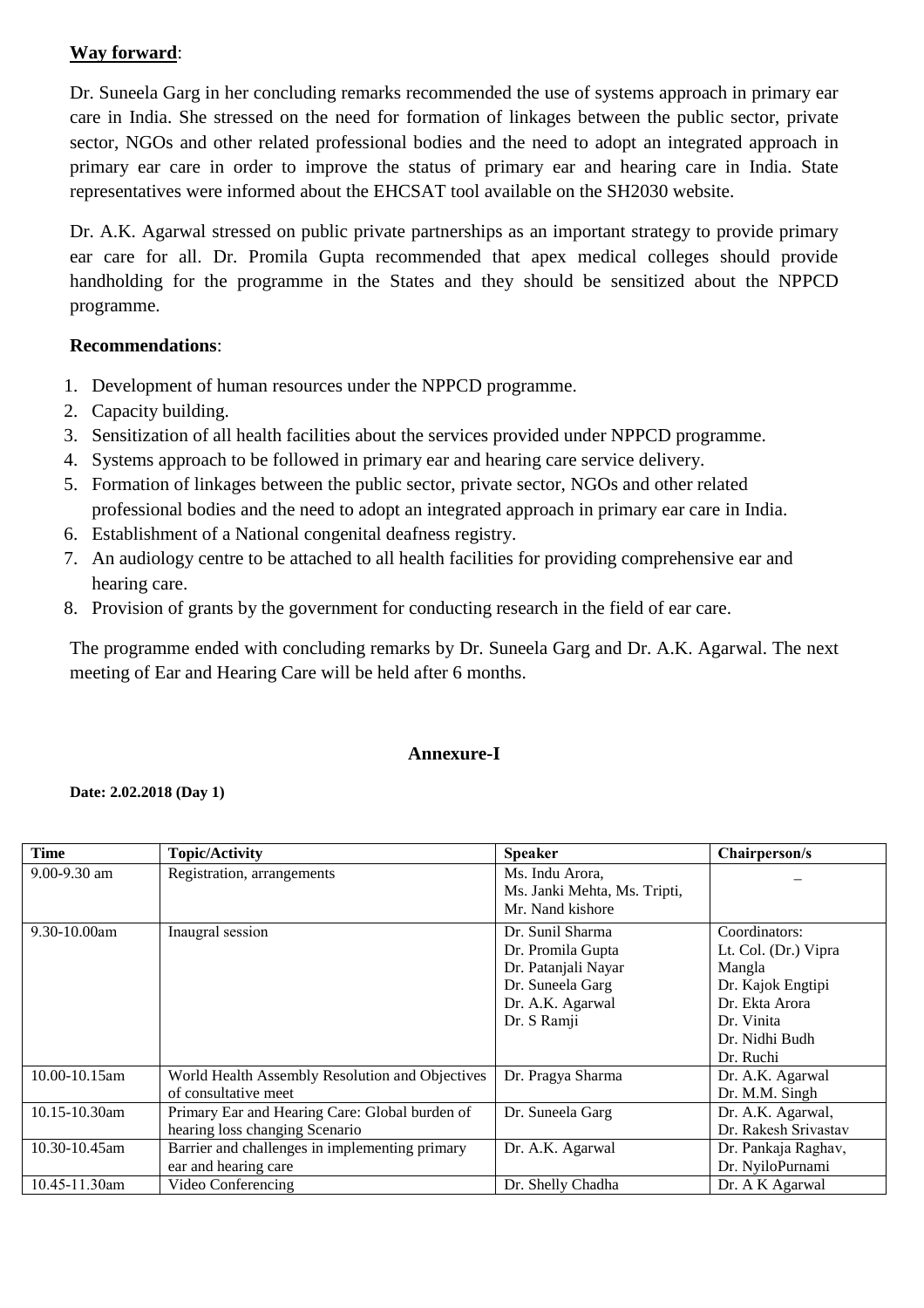|               | "Primary Ear Care- A strategy towards Prevention<br>and Control of Deafness: WHO Perspective"                                                                    |                                                                                                                                 | Dr. GS Meena                                       |
|---------------|------------------------------------------------------------------------------------------------------------------------------------------------------------------|---------------------------------------------------------------------------------------------------------------------------------|----------------------------------------------------|
| 11.30-11.45am | Tea                                                                                                                                                              |                                                                                                                                 |                                                    |
| 11.45-12.30pm | Status of Primary Ear and Hearing Care in SEAR                                                                                                                   | Dr. Nitin Nagarkar                                                                                                              | Dr. Khin KhinPhyuster                              |
| 12.30-12.45pm | Need for Strengthening Primary Ear Care in South<br>East Asian Region                                                                                            | Dr. Patanjali Nayar                                                                                                             | Dr. Nitin Nagarkar<br>Dr. Kamrul Hasan<br>Tarafder |
| 12.45-1.00pm  | National Programme for Prevention and Control of<br>Deafness and its operationalisation                                                                          | Dr. Promila Gupta                                                                                                               | Dr. Nandini Sharma,<br>Dr. Nyilo Purnami           |
| 1.00-1.15pm   | Epidemiology and risk factors of Hearing Loss in<br>context of Developing Countries                                                                              | Dr. MM Singh                                                                                                                    | Dr. A Subramaniam<br>Dr. Ranabir Pal               |
| 1.15-2.00pm   | Lunch                                                                                                                                                            |                                                                                                                                 |                                                    |
| $2 - 3.00$ pm | Panel discussion on "Status of Primary Ear and<br>Hearing Care" in SEAR countries<br>Taking Ear Care to Community in Nepal<br>Indonesia<br>Bangladesh<br>Myanmar | Dr. Rakesh Srivastav<br>$\bullet$<br>Dr. Nyilo Purnami<br>Dr. Kamrul Hasan Tarafder<br>$\bullet$<br>Dr. Khin Khin Phyuster<br>6 | Dr. A.K. Agarwal,<br>Dr. Patanjali Nayar           |
| 3.00-3.15pm   | Activities undertaken by AIIMS Jodhpur in field<br>of strengthening primary Ear & Hearing Care in<br><b>Community Setting</b>                                    | Dr. Pankaja Raghav                                                                                                              | Dr. GS Meena                                       |
| 3.15-3:30pm   | Public private partnership in Primary Ear and<br>Hearing Care                                                                                                    | Dr. Ritesh Singh                                                                                                                | Dr. Pankaja Raghav<br>Dr. Nandini Sharma           |
| 3.30-3.45pm   | Ethical issues in Primary Ear and Hearing Care                                                                                                                   | Dr. A.K. Agarwal                                                                                                                |                                                    |
| 3.45-4.00pm   | Summary and conclusion of Day 1                                                                                                                                  | Dr. Suneela Garg                                                                                                                |                                                    |
| 4.00-4.15pm   | Tea                                                                                                                                                              |                                                                                                                                 |                                                    |

#### **Date: 3.2.2018 (DAY 2)**

| <b>Time</b>       | <b>Topic/Activity</b>                                  | <b>Faculty/Staff</b>         | <b>Moderator/Panelist</b> |
|-------------------|--------------------------------------------------------|------------------------------|---------------------------|
| 9.30-9.45am       | Role of IEC in Primary Ear and Hearing                 | Dr. Nandini Sharma           | Dr. Promila Gupta,        |
|                   | Care                                                   |                              | Dr. Sankaranarayanan      |
| $9.45 - 10.00$ am | Integration of otology and audiology                   | Dr. Rohit Mehrotora          | Dr. A.K. Agarwal          |
|                   | and initial experience with ear care                   |                              | Dr M.M Singh              |
|                   | workers in the state of UP                             |                              |                           |
| 10.00-10.15am     | Otitis Media- an update                                | Dr. J. C. Passey             | Dr. Suneela Garg,         |
|                   |                                                        |                              | Dr. Rakesh Srivastav      |
| 10.15-10.45am     | Rehabilitation strategies for hearing loss             | Dr. Achal Gulati             | Dr. Nitin Nagarkar        |
|                   |                                                        |                              | Dr. A.K Agarwal           |
|                   |                                                        |                              |                           |
| 10.45-11.00am     | Tea                                                    |                              |                           |
| 11.00-11.15am     | Importance of parents counselling in                   | Ms. Shilpi Narang            | Dr. Achal Gulati          |
|                   | rehabilitation                                         |                              | Dr. Suneela Garg          |
| 11.15-11.30am     | Role of tele-otology in Primary ear and                | Dr. Nishi Gupta              | Dr. JC Passey             |
|                   | hearing care                                           |                              | Dr. AK Agarwal            |
| 11.30-11.45pm     | Status of NPPCD and Primary Ear and                    | Dr. Vinay M.                 | Dr. Promila Gupta         |
|                   | Hearing Care in Goa                                    |                              | Dr. Suneela Garg          |
|                   |                                                        |                              | Dr G.S Meena              |
| 11.45-12pm        | Need for Neonatal Hearing screening                    | Dr. Saurabh Varshney         | Dr. S Ramji               |
|                   | and prevention of congenital hearing                   |                              | Dr Achal Gulati           |
|                   | loss                                                   |                              |                           |
| $12-1$ pm         | Status of NPPCD and Primary Ear and<br>Hearing Care in |                              |                           |
|                   | Andaman and Nicobar Islands                            | Dr. A Subramaniam            | Dr. Promila Gupta         |
|                   | Arunachal Pradesh                                      | Dr. Pekba Ringu              | Dr. Suneela Garg          |
|                   |                                                        | $\bullet$                    | Dr G.S Meena              |
|                   | Assam                                                  | Dr. Bhupen Nath<br>$\bullet$ |                           |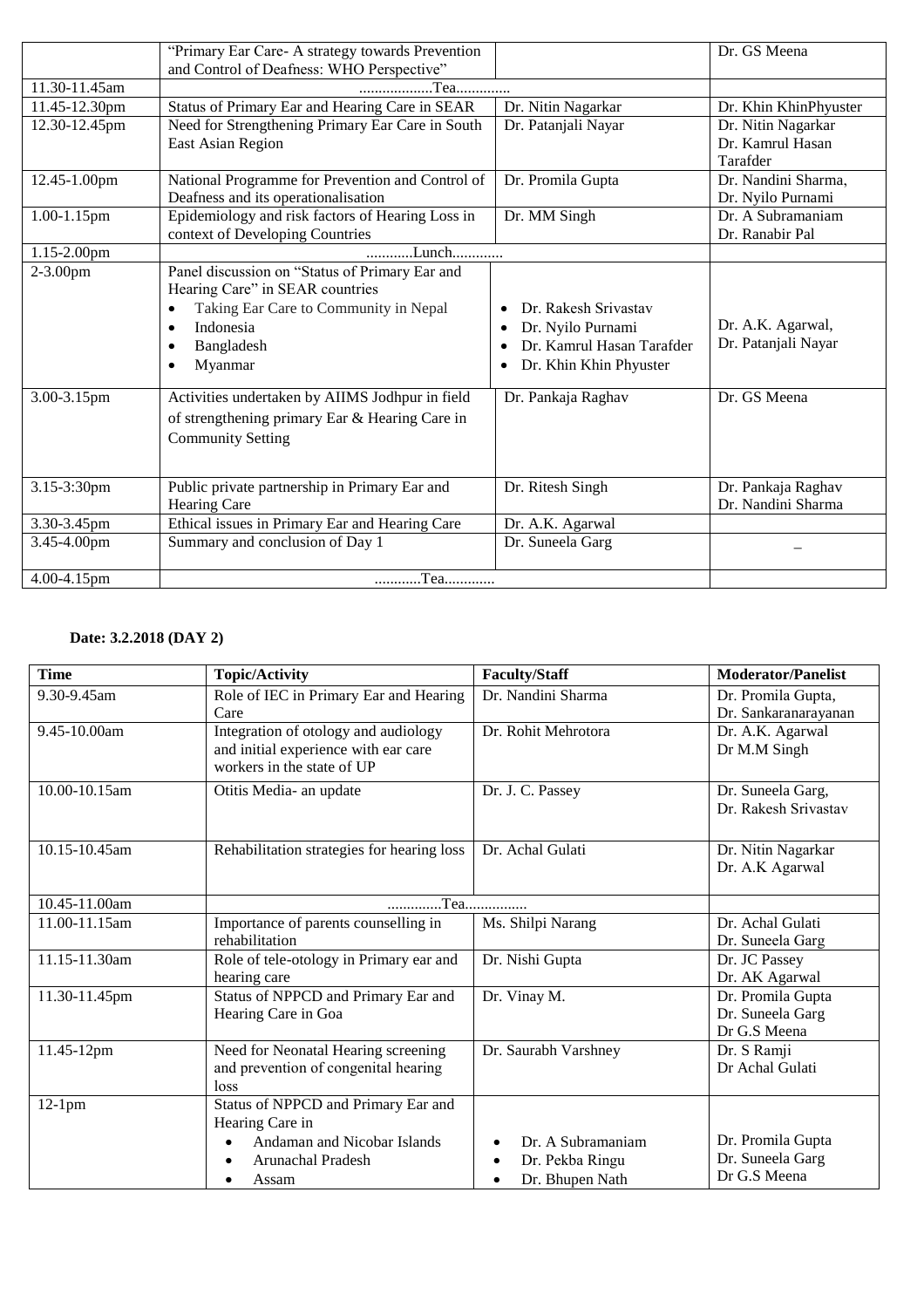|              | Chhattisgarh<br>$\bullet$            | Dr. Kamlesh Jain          |
|--------------|--------------------------------------|---------------------------|
|              | Goa                                  | Dr. Vinay<br>٠            |
|              | Kerala<br>٠                          | Dr. Manoj Nair            |
|              | Manipur<br>٠                         | Dr. T Manihar Singh<br>٠  |
|              | Sikkim<br>٠                          | Dr. Upasana Rai           |
|              | Tamil Nadu<br>٠                      | Dr. Sankaranarayanan<br>٠ |
|              | Mizoram<br>$\bullet$                 | Dr. Eric Zomawia<br>٠     |
| $1.-1.30$ pm | Primary Ear and Hearing Care and the | Dr. A.K. Agarwal          |
|              | way forward                          | Dr. Suneela Garg          |
|              |                                      |                           |
| 1.30-2.30    |                                      |                           |

### **Annexure-II**

### List of expert panellists:

- 1. Dr. Suneela Garg, Director Professor and Head, Department of Community Medicine, Maulana Azad Medical College
- 2. Dr. A.K. Agarwal, former Dean, Maulana Azad Medical College and Addl. Director General, New Delhi.
- 3. Dr. S. Ramji, Dean, Maulana Azad Medical College
- 4. Mr. Sunil Sharma, Joint Secretary, MoHFW
- 5. Dr. Promila Gupta, Deputy Director General (Ophthalmology), MoFHW, Directorate General of Health Sciences.
- 6. Dr. Pragya Sharma, Professor, Department of Community Medicine, Maulana Azad Medical College
- 7. Dr. Shelly Chadha, Technical officer, Prevention of Deafness and hearing loss, Blindness and Deafness Prevention, Disability and Rehabilitation, World Health Organization.World Health Organization.
- 8. Dr. Patanjali Nayar, Regional Advisor for Disability, Injury Prevention and Rehabilitation (DPR), SEARO, New Delhi
- 9. Dr. Nitin Nagarkar, Director, AIIMS, Raipur
- 10. Dr. M.M. Singh, Director Professor, Department of Community Medicine, Maulana Azad Medical College
- 11. Dr. Rakesh Srivastav, chairman of IMPACT, Nepal
- 12. Dr. Kamrul Hasan, Professor and Head, ENT, Bangabandhu Sheikh Mujib Medical University (BSMMU), Dhaka, Bangladesh
- 13. Dr. Nyilo Purnami, Lecturer and Corrdinator of Research, faculty of Medicine, Airlangga Universityin Surabaya, Indonesia.
- 14. Dr. Khin Khin Phyu, Professor and Head of the Department of ENT, University of Medicine, Mandalay, Myanmar and Project Manager of the Prevention of Deafness Project, Myanmar spoke on the Prevention of Deafness Project.
- 15. Dr. Pankaja Raghav, Professor & Head, Department of community medicine and Family Medicine, AIIMS, Jodhpur.
- 16. Dr. Ritesh Singh, Associate Professor, Dept. of Community Medicine, College of Medicine and JNM hospital, WBUHS, Kalyani, West Bengal.
- 17. Dr. Nandini Sharma, Director Professor, Department of Community Medicine, Maulana Azad Medical College.